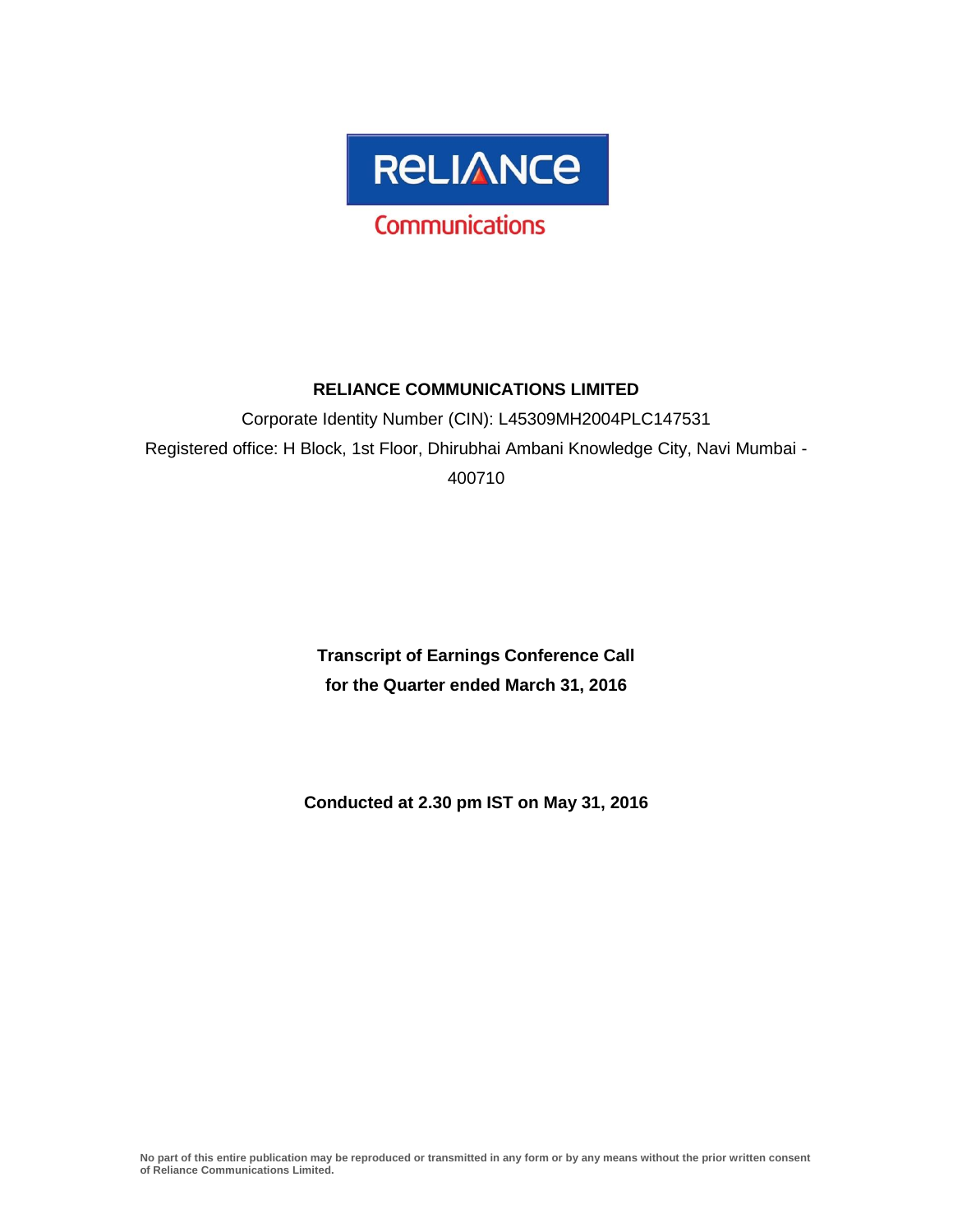#### **Moderator**

Thank you for standing by and welcome to Reliance Communications" global earnings conference call on the Reliance Audio Conferencing platform. This is Mamta, the moderator for this conference.

At this time, all the participants are in listen-only mode. There will be a presentation followed by a question and answer session at which time if you wish to ask a question, please press \*1 on your telephone. Please be advised, this conference is being recorded today.

Today, we have the senior management team from Reliance Communications namely Mr. Gurdeep Singh (CEO – Consumer business), Mr. Bill Barney (CEO – GCX, India Enterprise and Carrier Business), Mr. Punit Garg (President – Corporate Strategy and Regulatory Affairs), Mr. Manikantan Iyer (CFO – RCOM), Mr. Rory Cole (CFO – GCX), and Mr. Anil Ladha (Head – Investor Relations).

The call will begin with some key observations by the management followed by a question and answer session. I must remind you that the overview and discussions today may include some forward-looking statements that must be viewed in conjunction with the risks that the company faces.

I hand over the call now to Mr. Gurdeep Singh. Thank you.

# **Gurdeep Singh**

Thanks, Mamta. Good Afternoon and welcome to our Fourth quarter 2016 earnings conference call. I have with me the senior management team of Reliance Communications. On behalf of us all, thank you for joining the call.

On May 30, 2016, our Board of Directors adopted the results for the fourth quarter of the financial year 2015-16ending March 31, 2016. The Media Statement, Quarterly Report and the Results have been uploaded on our web site and I trust you have had a chance to go through the same.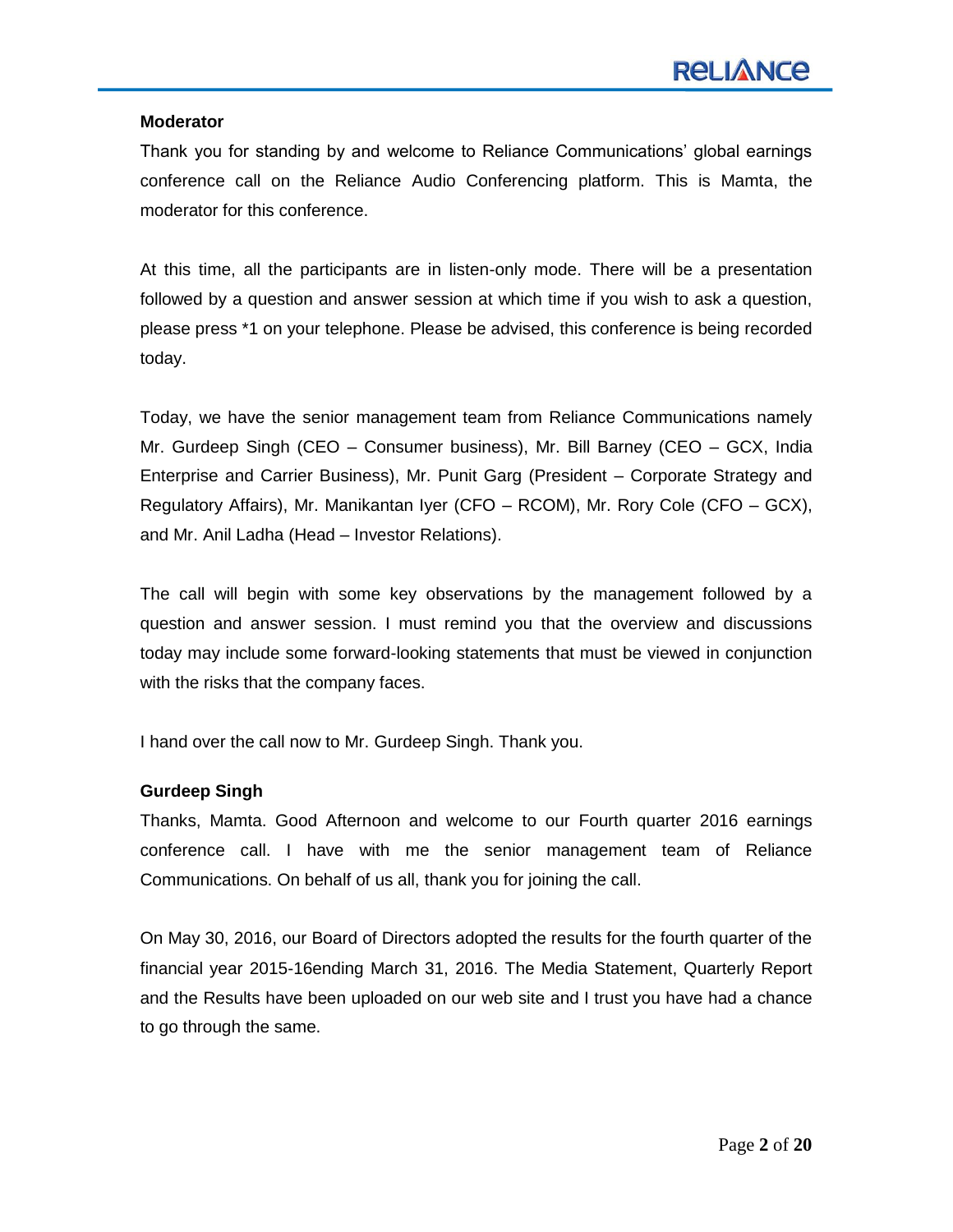To begin with, let me take you through the key financial & operational highlights for the quarter:

- **Revenues, EBITDA and PAT** all showed good growth for the quarter. Total revenues were at Rs. 5,919 Cr., up 11.7% Q-o-Q, EBITDA at Rs 1,959 Cr., up 8.6% Q-o-Q and PAT at RS. 177 Cr., up 3.5% Q-o-Q
- **India operations** revenues are Rs 5,227 Cr. up 12.4% Q-o-Q and generated Rs 1,760 Cr. of EBITDA, up 8.6% Q-o-Q, while **Global operations** Revenue & EBITDA were at Rs. 1,242 Cr. and Rs 199 Cr., a growth of 12.3% and 8.7% Q-o-Q respectively.
- RCOM generated operational cash flow (EBITDA) of Rs. 1,959 Cr. in Q4, paid net finance charges of Rs. 773 Cr. and invested Rs. 1,040 Cr. on Capex during the quarter.
- **RPM & ARPU**: In Q4, overall RPM increased to 47.7 paisa; a Q-o-Q growth of 5.5%. ARPU for the quarter is Rs. 157 up by 10.6% Q-o-Q.
- **Data Subs & Traffic:** Total data traffic was 104.7 Billion MB in Q4, up 20.1% Yo-Y. Our data growth has been robust - overall data customer base has grown by 15.4% Y-o-Y to 38.9m including 24.2 million 3G customers.

*These results are very satisfactory with encouraging performance across the board. Our performance in data is particularly impressive, and this is where the future growth for us as well as the industry will come from. Our focus on paid & profitable minutes, successful migration of our subscribers in five circles to 3G, and continuing leadership in our B2B businesses has held us in good stead this quarter***.**

*The future of the Indian Telecom lies along the twin axis of sector consolidation and ushering in the digital revolution led by 4G services Over the last 2 quarters, RCOM had announced the first significant moves towards consolidation and rationalization in the industry. I would like to provide a brief update on the same.*

*In Q2, we had announced the merger of SSTL's Indian operations with RCOM to create an entity with the largest Sub GHz spectrum holding in the country marking the 1st major consolidation in the Indian Telecom Industry.*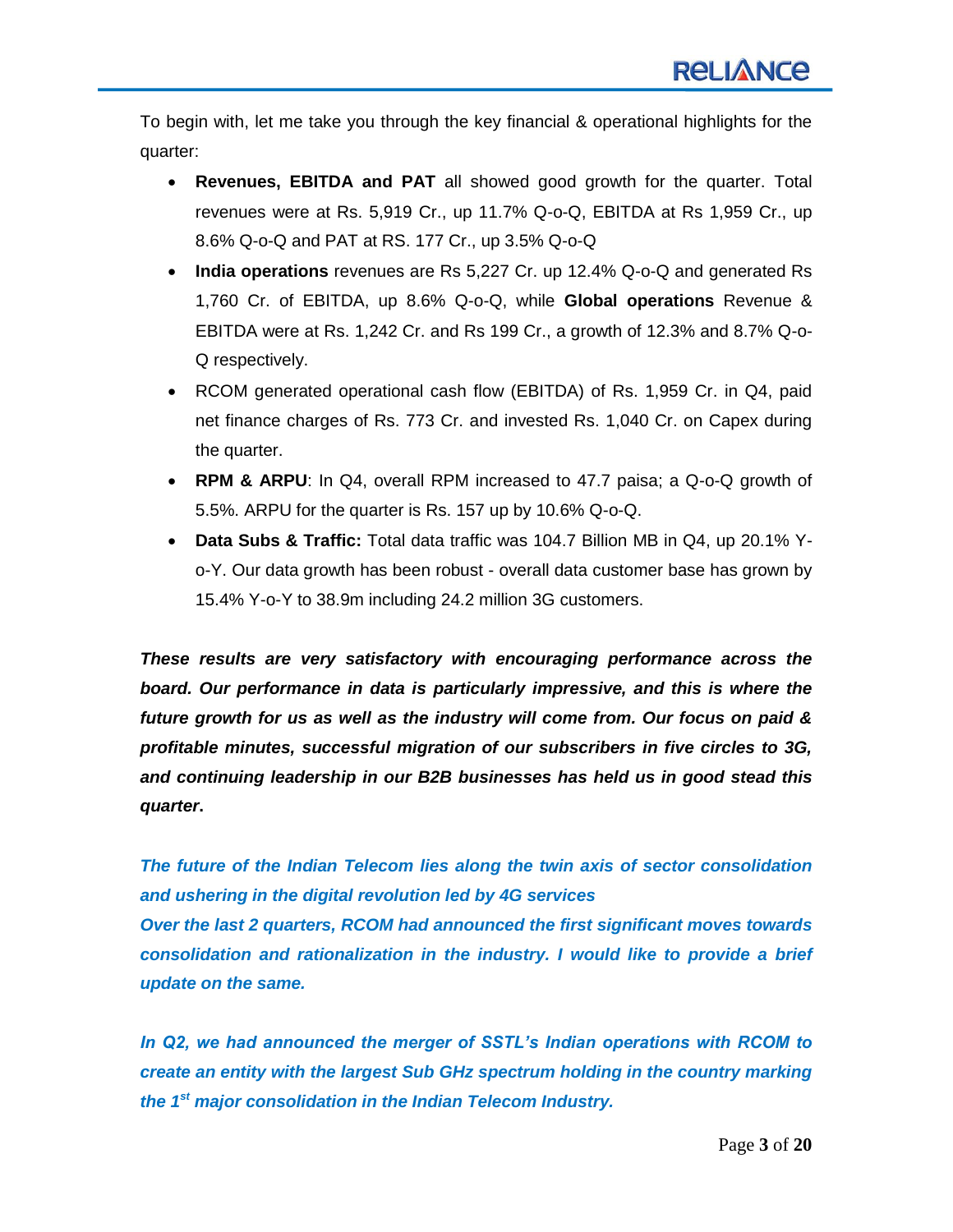We signed the definitive documents for demerger of Sistema's Indian wireless business carried on by SSTL under the MTS brand into RCOM in Nov-15. This merger will provide RCOM with the highest pan India holding of 800 MHz spectrum, add 9 Mn customers and augment our annual top-line by nearly Rs.1500 Cr. As mentioned earlier there are notable synergies in terms of Capex & Opex deployment along with Network & Distribution reach.

We are currently awaiting Court and DoT approvals which are expected to materialize over the next few months. Post that, we will be in a position to announce the complete integration of SSTL"s Indian operations with RCOM.

# In Q3, taking the consolidation theme forward, we announced the potential *combination of RCOM wireless business with Aircel*

Reliance Communications entered into exclusive discussions with Maxis Communications Berhad (MCB) and Sindya Securities and Investments Private Limited, the shareholders of Aircel Limited, to consider the potential combination of the Indian wireless business of RCOM and Aircel to mutually derive the expected substantial benefits of in-country consolidation, including opex and capex synergies and revenue enhancement.

The discussions are well underway and based on the substantial progress made; the exclusivity period between RCOM and the shareholders of Aircel has mutually been extended, by 30 days to June 22, 2016.

# *With a keen eye on future 4G driven growth and profitability, we had announced the expansion of our strategic partnership with RJIL*

On 18th Jan 2016 Reliance Communications entered into a strategic partnership with Reliance Jio Infocomm covering 4G LTE services. The agreement covers

- Change in spectrum allotment in the 800 MHz band across 9 circles (AP,DL,GJ,KO,MH, PJ,UPE,UPW,WB) from RCOM to RJIL for part spectrum.
- Sharing of spectrum in the 800 MHz band across 17 circles (AS,NE,BH,HR,HP,MP,MU, OR,UPE,UPW,WB,PJ,MH,KO,GJ,DL,AP)
- This partnership will enable the creation of a pool of 192.5 MHz of spectrum in the 800 MHz band (Including that of SSTL).
- **This will give RCOM access to 10 MHz of spectrum in 11 circles, 8.75 MHz of spectrum in 7 circles and a minimum of 5 MHz spectrum in the rest to**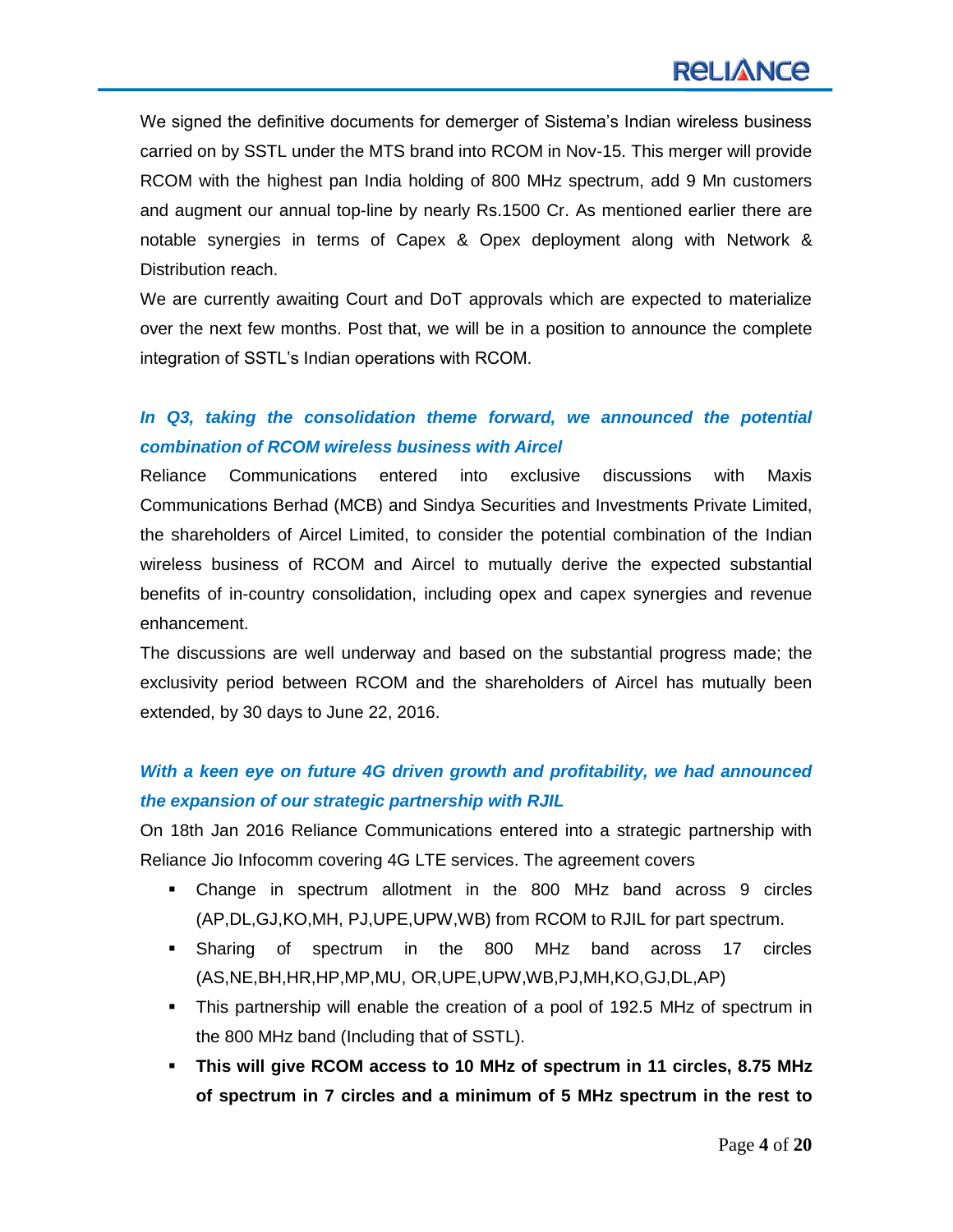**offer 4G services. RCOM thus now has unmatched bandwidth to provide its customers the finest 4G experience.**

 As part of enhanced strategic collaboration, both companies also intend to enter into reciprocal Intra Circle Roaming (ICR) arrangements giving RCOM"s customers the benefit of being able to ride RJIL"s world class nationwide 4G Network.

*In conjunction with the unparalleled execution of our strategies around consolidation and strategic partnerships, we are making good progress in improving the health of our balance sheet through deleveraging measures involving stake sale in towers and monetization of our valuable real estate.*

# Let me now touch upon some key regulatory developments over the last few *months*

## **Spectrum Liberalization**

In order to make its 800 MHz spectrum technology neutral and thus deployable for the launch of advanced 4G services, RCOM liberalized its entire administratively allocated spectrum in 800 MHz band

- I. The liberalization process took place in two phases.
- II. In phase one 68.75 MHz of spectrum was liberalized across 16 circles for a total sum of Rs. 5384 Cr. The letter was issued by DoT confirming this on  $7<sup>th</sup>$  Apr 2016. The Liberalization is effective from  $20<sup>th</sup>$  Jan 2016.

III. In phase two 18.75 MHz of spectrum will be liberalized across 4 circles for a total sum of Rs. 1243 Cr. The demand note has been issued by DoT on 3<sup>rd</sup> May 2016. Liberalization places RCOM in a pivotal position to launch advanced 4G services on superior 800 MHz spectrum.

On 11th February 2016, DoT issued amendment to License Agreement, permitting Sharing of Active Infrastructure upon mutual agreements entered amongst service providers.

#### **Sharing of Active Telecom Infrastructure**

Operators can now share the electronic infrastructure required for communication networks apart from sharing passive infrastructure like towers.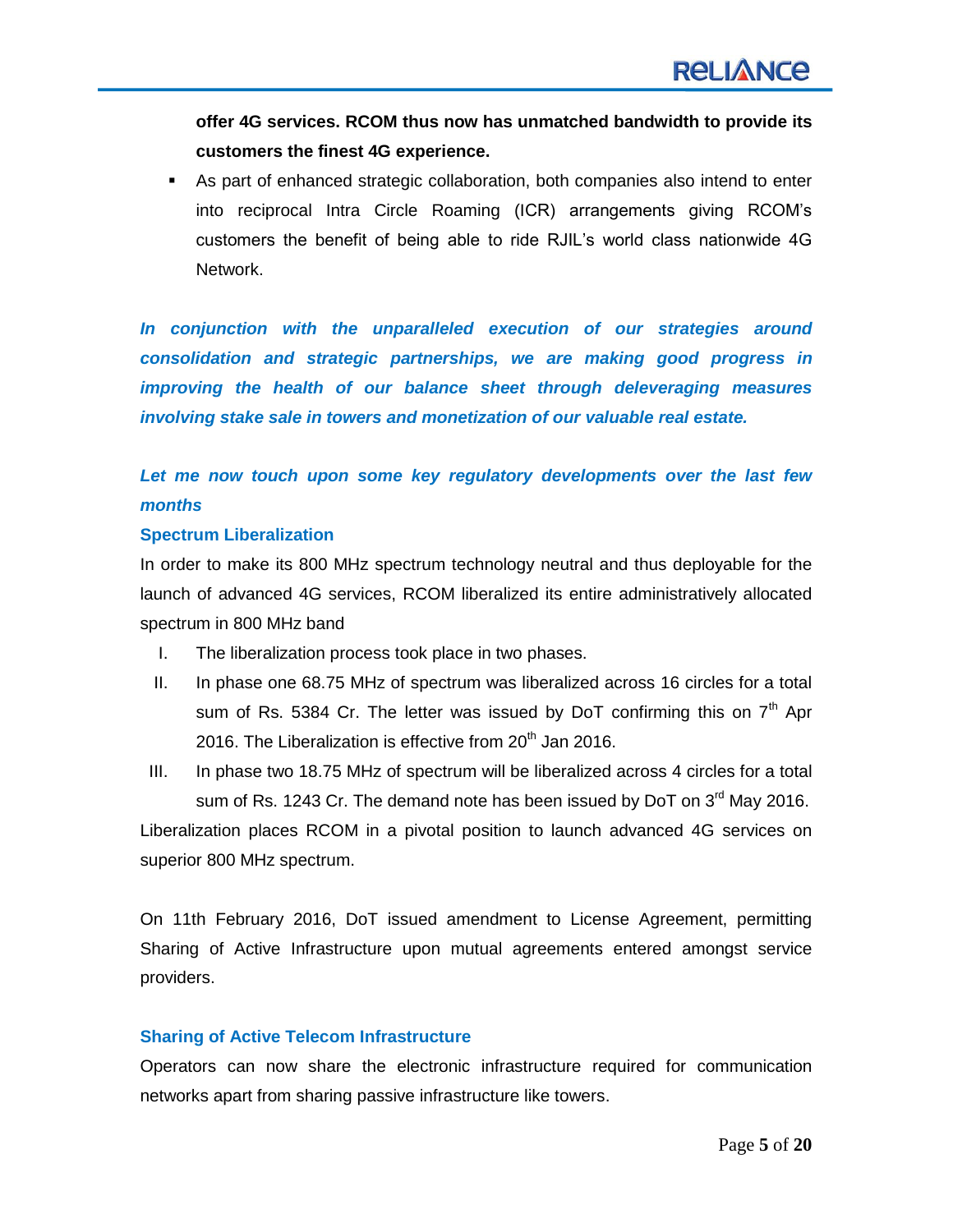Active Infrastructure sharing will be limited to antenna, feeder cable, Node B, Radio Access Network (RAN) and transmission system only.

This will benefit operators in terms of reduced capital expenditure on network deployments and help reduce Opex.

## **SC Judgment on the Call Drop Issue**

On 16th Oct 15, regulations for Call Drop were issued by TRAI effective from Jan 01, 2016. The industry represented by AUSPI and COAI challenged these regulations. As a shot in the arm for the industry, on  $11<sup>th</sup>$  May 2016, the Hon'ble Supreme Court struck down the Regulator"s directive. RCOM welcomes this decision while reaffirming its commitment to provide its customers the best possible quality of voice services.

## **TRAI Regulation on Prohibition of discriminatory tariffs for data services**

TRAI issued a Regulation on Prohibition of Discriminatory Tariff for Data Services on 08th February, 2016 which disallowed service providers to offer or charge discriminatory tariffs for data services on the basis of content being accessed by a consumer. Reduced tariff for accessing or providing emergency services at times of public emergency has been permitted. TRAI may undertake a review after two years or at an earlier date as it may deem fit.

# **Now let's dwell on the Digital Led growth of the sector and key developments in our Consumer business**

The Mobile Internet base crossed 300 Mn in Dec-2015 and now looks all set to touch over 370 Mn Mid-2016according to IAMAI. The growth has well and truly permeated beyond urban centers with Rural Internet Users doubling in a year to 87 Mn.

Device and Access affordability as key constraints are rapidly abating in India. The average cost of accessing data fell by over 18% last year. Similarly, the cheap availability of smartphones has been instrumental in pushing the number of Smartphone users in India to 239 Mn by the end of 2015 surpassing USA for the  $1<sup>st</sup>$  time ever. And this is expected to triple over the next 4-5 years.

The effect of smartphone proliferation is being witnessed in the growth in mobile data traffic which is projected to reach 1.7 Exabytes a month in the next 4 years growing at over 56% CAGR by CISCO estimates; And much of this will be driven by the fact that 4G is finally poised to become mainstream this year with 50 Mn 4G enabled Smartphone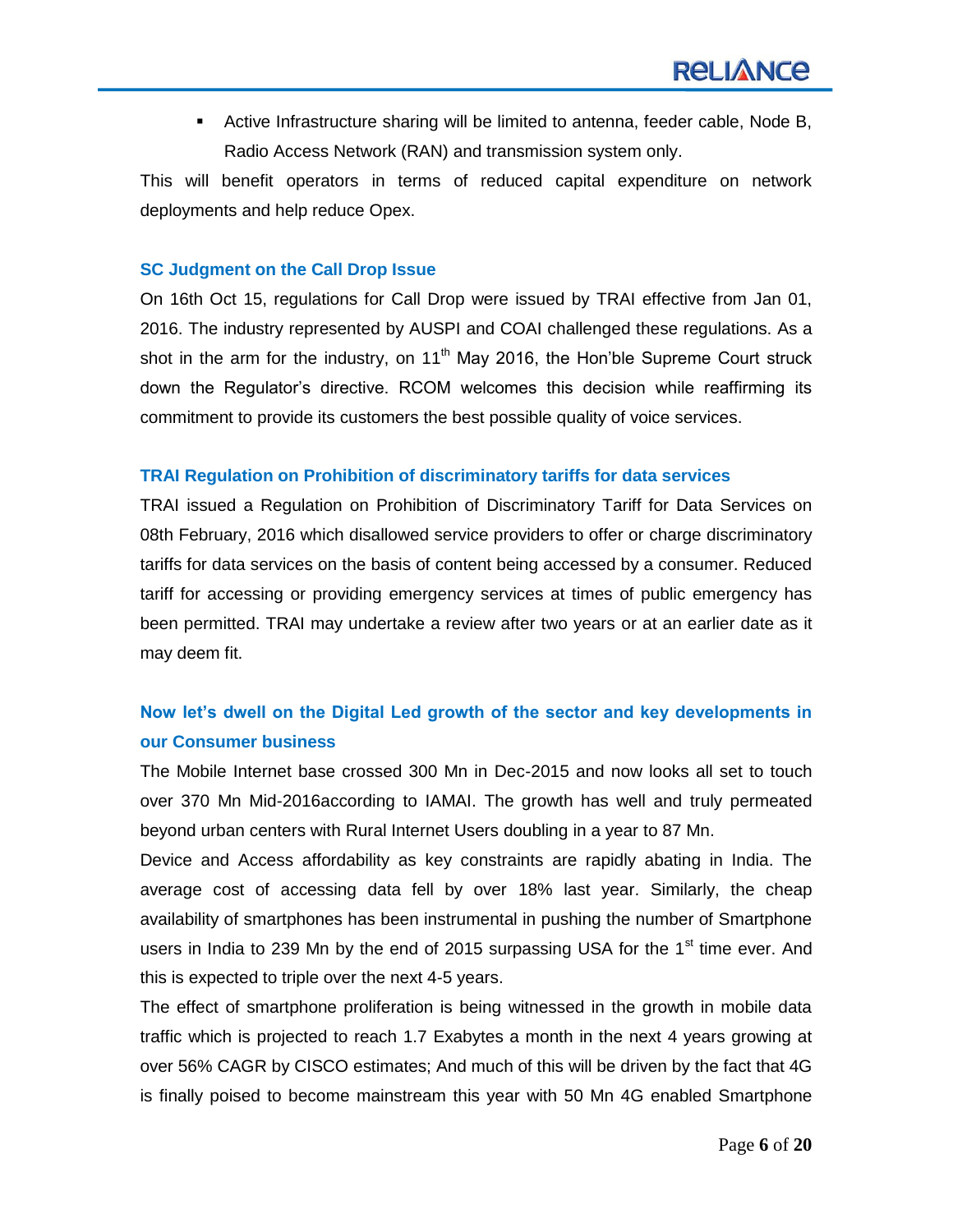# **RELIANCE**

shipments and the number of subscribers exploding to over 239 Million in the next 4 years.2016 shall be the tipping point for 4G with proliferation of networks, the critical device base necessary to ensure rapid adoption and the surge of digital consumerism propelling the hunger for content and services. This can only spell good tidings for the industry with the prospect of enhanced data usage and resultant ARPU uplift.

**And RCOM is poised to ride the 4G-fuelled growth curve as an incumbent. We have been assiduously building the 850 MHz spectrum pool, spectrum that is gold standard at the 4G sweepstakes. Combined with the liberalization of our spectrum and our strategic partnership with RJIL, we are in an enviable position to offer an unparalleled 4G experience to our consumers. It gives me immense joy to share that the commercial launch of our services is imminent and we have kick-started the process of upgrading our existing CDMA customers to the 4G era in a seamless manner.**

- We have launched an upgrade for our CDMA customers to upgrade their CDMA dongles to 4G WiPod at nominal rates. This device can connect upto 31 users simultaneously. Further bolstering our device play to support High Speed data adoption, RCOM has introduced a range of smartphones across brands with 4G, 3G & EVDO compatibility to enable our customers to experience best in class data speeds currently and ensure faster adoption of 4G services post launch. RCOM is continuously innovating through differentiated products and services with a focus on expanding data revenue base and enhancing user experience to develop an ecosystem for data services to flourish.
- RCOM rolled out Reliance Ultraband, a Fiber Optic Cable based Internet service providing speeds upto 1Gbps. This is about 50 X faster than the average Internet Speeds in India and about 10X faster than other ISPs. Ultraband primarily caters to the growing consumption of High Definition content. Currently the service is available in limited areas of Mumbai.
- RCOM launched a referral program, "Reliance NetBuddies". Under this program GSM customers can refer their friends from other network and stand to earn data for themselves and their referred buddies. Retailers can also participate by driving this program through existing Reliance customers.
- Latching on to the popularity of Cricket and particularly the Premier ICC T20 World Cup, RCOM launched "Data Recharge Accelerator Campaign" contest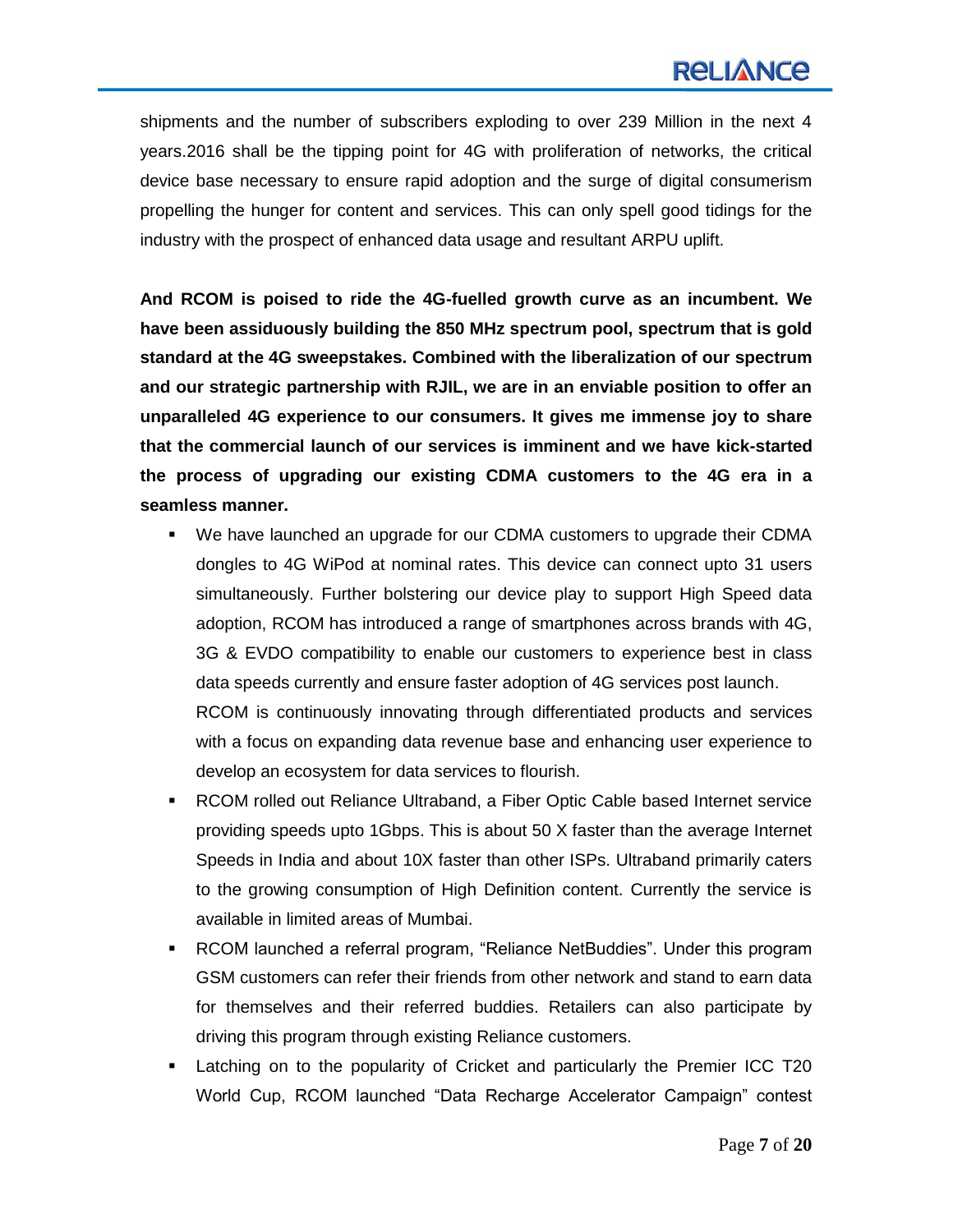where the customer got 2MB extra data for every run scored by Team India & 4MB extra data if India wins. Dedicated data recharge MRPs were assigned to each circle & customers were asked to recharge with those MRPs to get extra data as per contest benefits.

- RCOM continued on its path of customer delight innovation last quarter. Similar to the super hit "TalkLoan" facility that was launched in FY15; a unique "DataLoan" facility for prepaid customers was introduced. This can be utilized when prepaid customers" data quota falls below 10 MB. A DataLoan of 60 MB can be availed at a time, at a nominal price of Rs. 10 and validity of 2 days. Data is instantly credited to customers" account. Customer is charged Rs.10 + Rs.2 convenience fee which is recovered post their next talk-time recharge. The 60 MB data is radio-agnostic and works on both 3G/2G.
- During the festive periods of the quarter that included Holi Maha Shivratri, Good Friday Valentine"s Day. RCOM had offered a one stop IVR festival portal catering for all festivals named "Hamara Desh Hamara Tyohar" in which the customers can subscribe for services like Festival stories, Songs / Bhajans etc. Exclusive Festival themed Video content was also made available Exclusive Holi Movies were made live over Movie section of R World to further enhance consumer engagement around content.

**All in all, we continue to make significant strides in maintaining our leadership in the data space, a journey that began a decade back and now poised to become even more exhilarating as we steer into the 4G arena with a focus on innovation and customer centricity.**

**Our concerted data focused consumer strategy execution across segments continues to show impressive results with 3G data subs having grown 39.1% YoY to touch 24.2 Million subscribers. Additionally, our data usage per customer, the highest in the industry, is now at 899 Mb/Sub.**

Now, I hand it over to Bill for the Global Business Overview.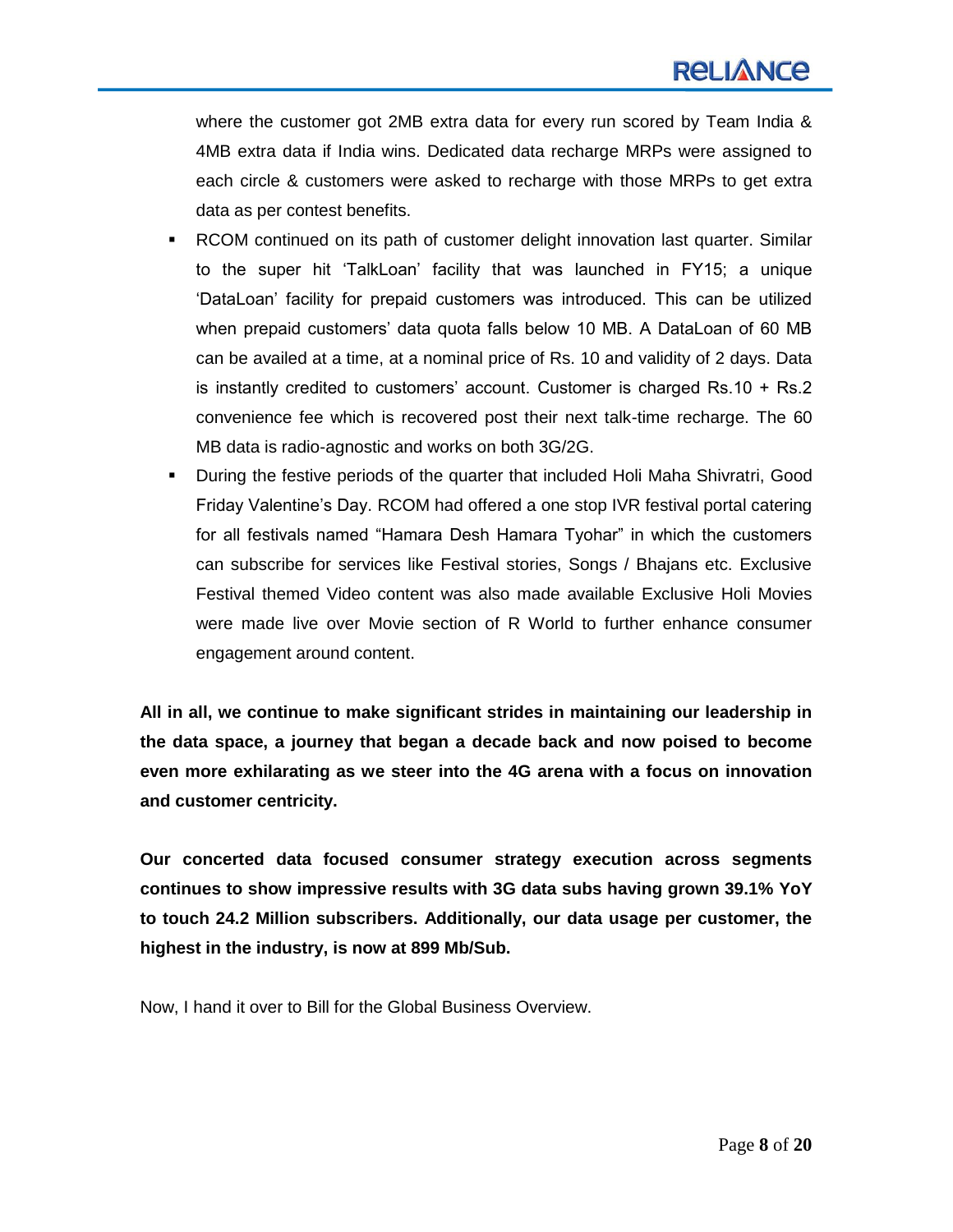#### **Bill Barney**

# *Moving on to the Enterprise, Carrier &GCX segments*

Our B2B businesses are progressively building momentum globally, and in the India enterprise space, as we continue to expand our infrastructure and enhance our strategic Cloud X portfolio. GCX & India Enterprise added 52new logos to our customer base during the quarter.

We witnessed the green shoots from our transformational Cloud ecosystem deployed in India to bridge the gap between public Cloud services and Enterprise networks, enabling direct connectivity between RCOM and GCX"s global MPLS network and the world"s leading Cloud platforms.

We are aggressively moving forward in rebuilding our business for long term sustainable growth on the bedrock of our unique Cloud proposition.

I would want to share some key highlights for the quarter

- During the quarter, we were awarded the prestigious **MEF CE 2.0** certification for Carrier Ethernet. This is the highest standard for Carrier Ethernet in the market today. This certification applies to our Global Ethernet (point-to-point) and Global Ethernet VPLS (any-to-any) services, offering a seamless experience for customers on consistency, functionality and predictable performance. In its first major international recognition since launch, Global Cloud Xchange won the Judges Award at the Global Carrier Awards, held on 3 November 2015, alongside the Capacity Europe in Paris, France. The award recognizes GCX for strong presence and reputation in the emerging markets and for delivering one of the most advanced IP backbones in the market.
- We completed extension of our **Cloud X Fusion** ecosystem with a direct access to Amazon Web Services (AWS) in Singapore, London, Frankfurt and Tokyo, offering enterprise customers a robust cloud solution that will drive new business opportunities.
- Following significant upgrades of our Global Network across Australia and New Zealand with four new Points of Presence (PoPs) in Sydney, Melbourne, Perth and Auckland, we also launched our **Cloud X** platform in Sydney which will enable Enterprise customers across Australia to have on-net access to leading public cloud platforms. In addition, GCX further expanded the global footprint into Australia in partnership with NEXTDC. Our presence at NEXTDC"s M1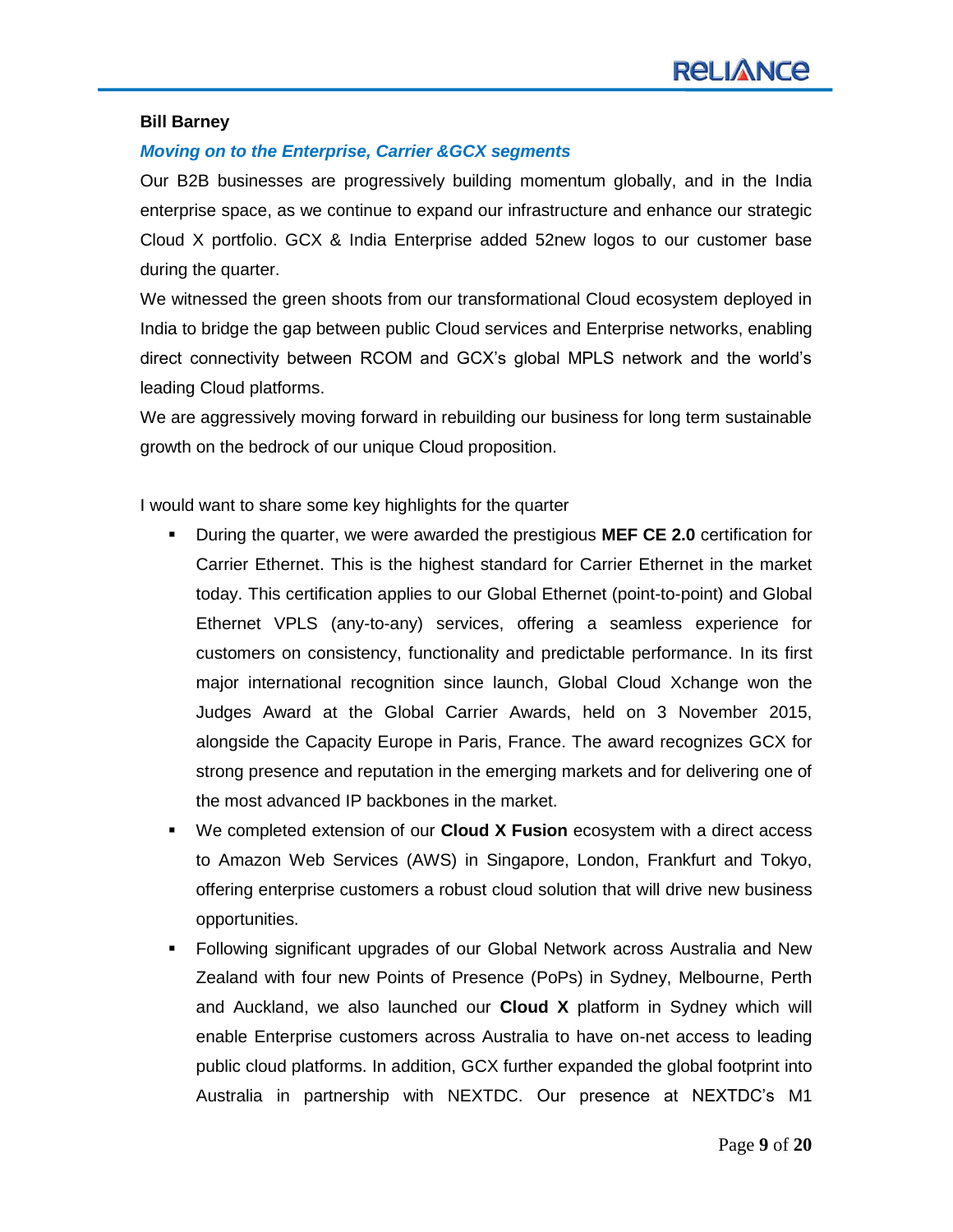Melbourne and S1 Sydney data centres enables customers across Australia and New Zealand (ANZ) have direct connection into GCX"s scalable global IP and MPLS network.

- We also **expanded our reach across Europe** with TI Sparkle through a multiservice PoP at SICILY HUB in Palermo which is located closer than any other European peering point to North Africa, the Mediterranean and the Middle East. This further increases our ability to interconnect with major service providers across the regions that have presence in the facility.
- Our newly deployed **Customer Advocacy Team** (CAT) for RCOM Enterprise and GCX has significantly improved our KPIs on customer service for top global customers. Deep knowledge of customer"s network design has helped resolve the incidents effectively with improved efficiency in operational manpower utilization within the CAT team.

**In the next few quarters, we will continue to focus on product & service innovation, capability expansion, ecosystem collaboration, and drive our unique proposition in the cloud space.** 

# *In conclusion, let me reiterate the following*:

- **Our industry defining consolidation efforts are well underway. The 1<sup>st</sup> major** consolidation in the Indian telecom sector b/w RCOM & SSTL awaits the final court and DoT approvals and we should be able to formally announce the integration in a few weeks.
- RCOM"s exclusive discussions with the shareholders of Aircel Limited, to consider the potential combination of the Indian wireless business of RCOM and Aircel is progressing very well and the parties have agreed to extend the exclusivity period by a month to  $22^{nd}$  June, 2016. The amalgamation of RCOM, Aircel & MTS will create an entity that will be amongst the Top 3 by RMS in 13 out of 22 circles and hold nearly 20% of commercially allocated spectrum.
- The enhanced strategic partnership with RJIL provides RCOM with a formidable pool of 4G ready Sub GHz spectrum in 800 MHz band – by far India"s largest. The reciprocal nature of the agreement also provides RCOM"s customers access to RJIO"s nationwide 4G network.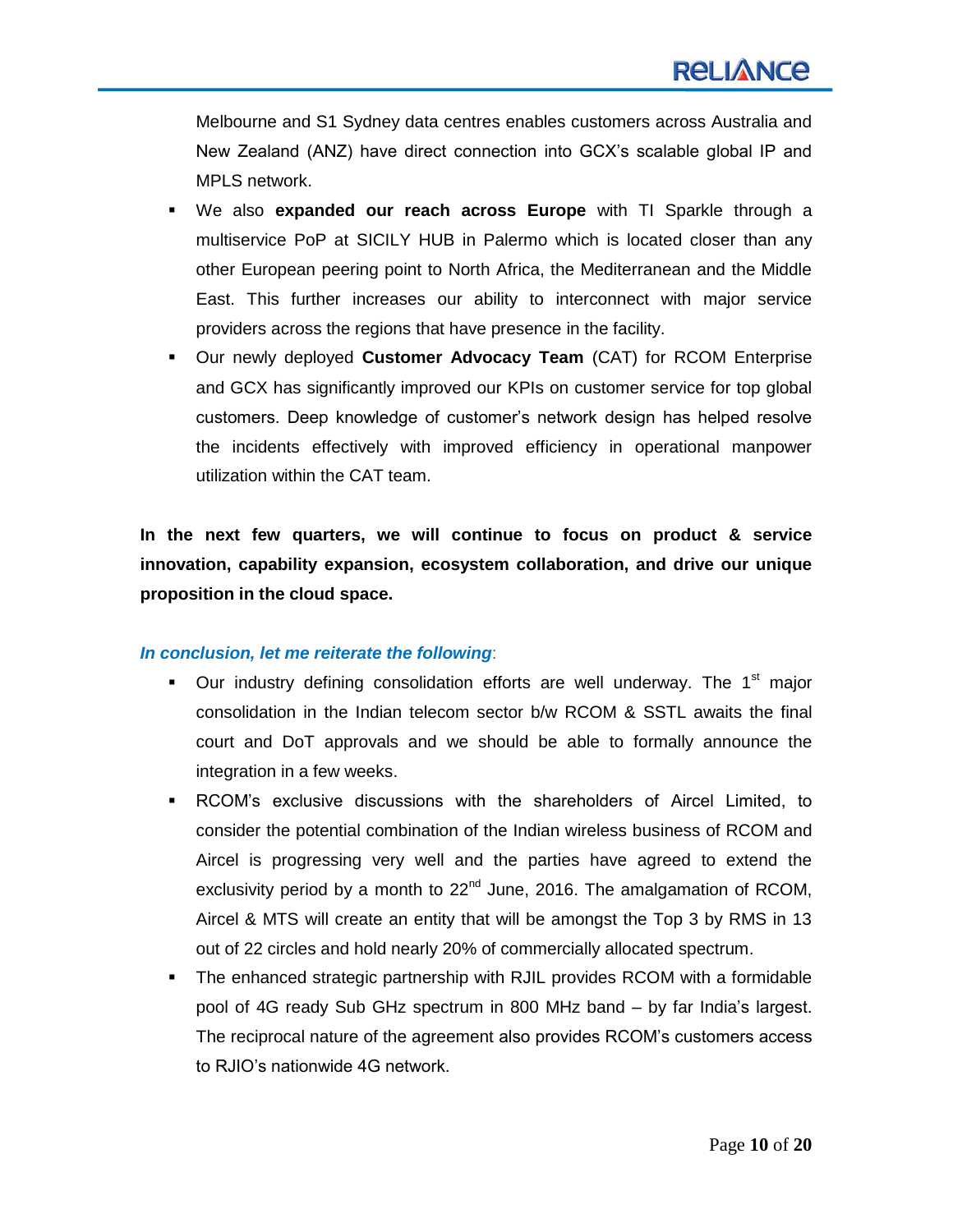- The combination of our strategic initiatives around spectrum, consolidation and partnerships has placed RCOM in a good position for commercial launch of our 4G services, which is expected very shortly. The migration of our CDMA customers to 4G is being executed seamlessly.
- RCOM is actively pursuing its strategic goals around deleveraging and progressing well on various measures - including a controlling stake sale in the tower business and real estate monetization; with the ultimate objective of value enhancement for our stakeholders.

*Thank you. And I would now like to hand you back for the Q&As.*

## **Operator**

First in line we have question from Manish Adukia from Goldman Sachs. You may go ahead please.

## **Manish Adukia**

Hi, good afternoon and thank you for taking my question. I have three questions. Firstly, just want to understand from you about your future spectrum needs and Capex investments. So what I"m trying to understand is will RCOM be looking to participate in the future spectrum auctions and will the focus now be on 4G or will you also look to fill your gaps in 3G? Also as far as the 4G rollout is concerned will the roll out continue to be on Jio"s 4G equipment, thus reducing Capex or can we expect Capex to go up?

My second question is on Capex. I think you had guided to about Rs. 4,000 crore in Capex this year. I just want to understand where is most of this money being spent, whether it is spent for site roll out, but that still remains low? Or, is most of the Capex going towards fiberisation? Which areas are you spending that money on?

And lastly on your CDMA subscribers, I understand that for a lot of circles, today is the switch-off date for your CDMA network. So, what proportion of the CDMA subscribers have you been able to upgrade to your 4G network? Those are my questions, thank you.

# **Gurdeep Singh**

Thanks Manish for your questions. First one on the issue of the future spectrum requirements, I think we have already bolstered our spectrum portfolio in the recently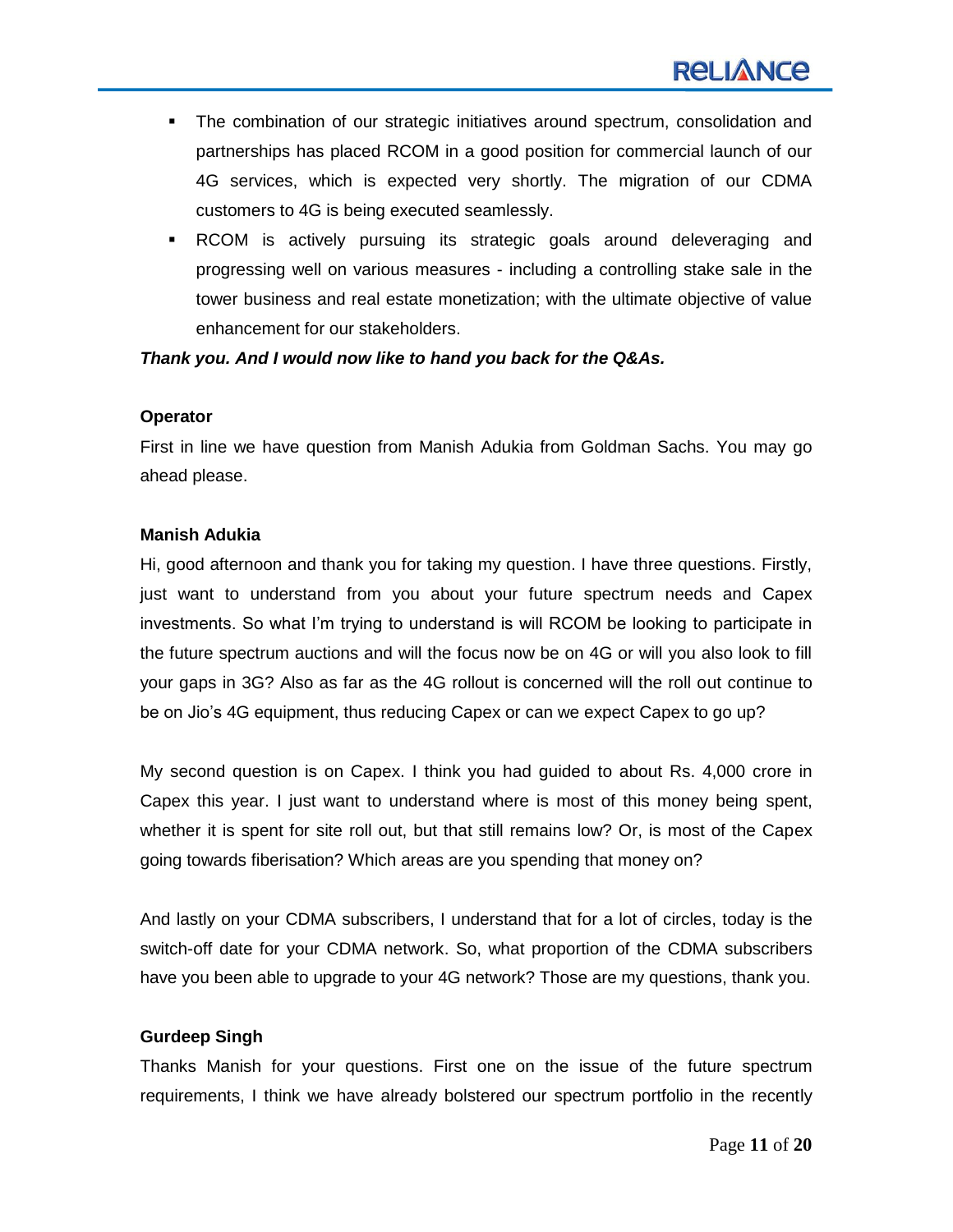# **RELIANCE**

held auction. We have also liberalized our 800 MHz spectrum and we have also entered into spectrum sharing and trading arrangements with Jio. You may also be aware that we are in the middle of completing the MTS transaction where we are awaiting the Court and DoT approvals. And the Aircel discussions are at an advanced stage.

So post these events we"ll be able to, and will be in a better position, to take a call about the spectrum portfolio requirements for the future. So I think it will be a bit premature to comment at this stage as there are a lot of things undergoing, number one.

Number two, on the Capex requirement, the Capex spend in the last quarter was largely on setting up the LTE core, which is mandatory for us to make the sharing and trading of spectrum effective and also to service our customers. And going forward, it's only pertinent for us to look at the Capex guidance in-line with the current transactions that are underway. As soon as there is certainty and announcement of the Aircel transaction, we will also be able to give guidance on the Capex requirements for the future.

Thirdly, coming on to the CDMA customers, we are in the middle of the process of migrating or upgrading our customers to 4G. This process is well underway, it"s happening in different stages, circle by circle. So it is little bit premature for me to conclude and comment on how it is and what percentage of it has been consummated. All I can say is that as the consumers are migrating or upgrading to the future of the technology, we have received over-enthusiastic response from the customers.

#### **Operator**

Thank you Mr. Manish Adukia. Next in line we have Mr. Srinivas Rao from Deutsche Bank. You may go ahead please.

#### **Srinivas Rao**

Hi, and thank you very much for taking my question Sir. My first question is on the four circles which you said you have received the approvals on  $3<sup>rd</sup>$  May. So have you further concluded any decision, or decided on sharing of the spectrum in those markets with Jio or that"s not yet done with Jio? The second question actually pertains to the transition of CDMA. Is there any rule requiring that you need to take the consent from the subscribers before you switch-off your CDMA network? If someone doesn"t actually move from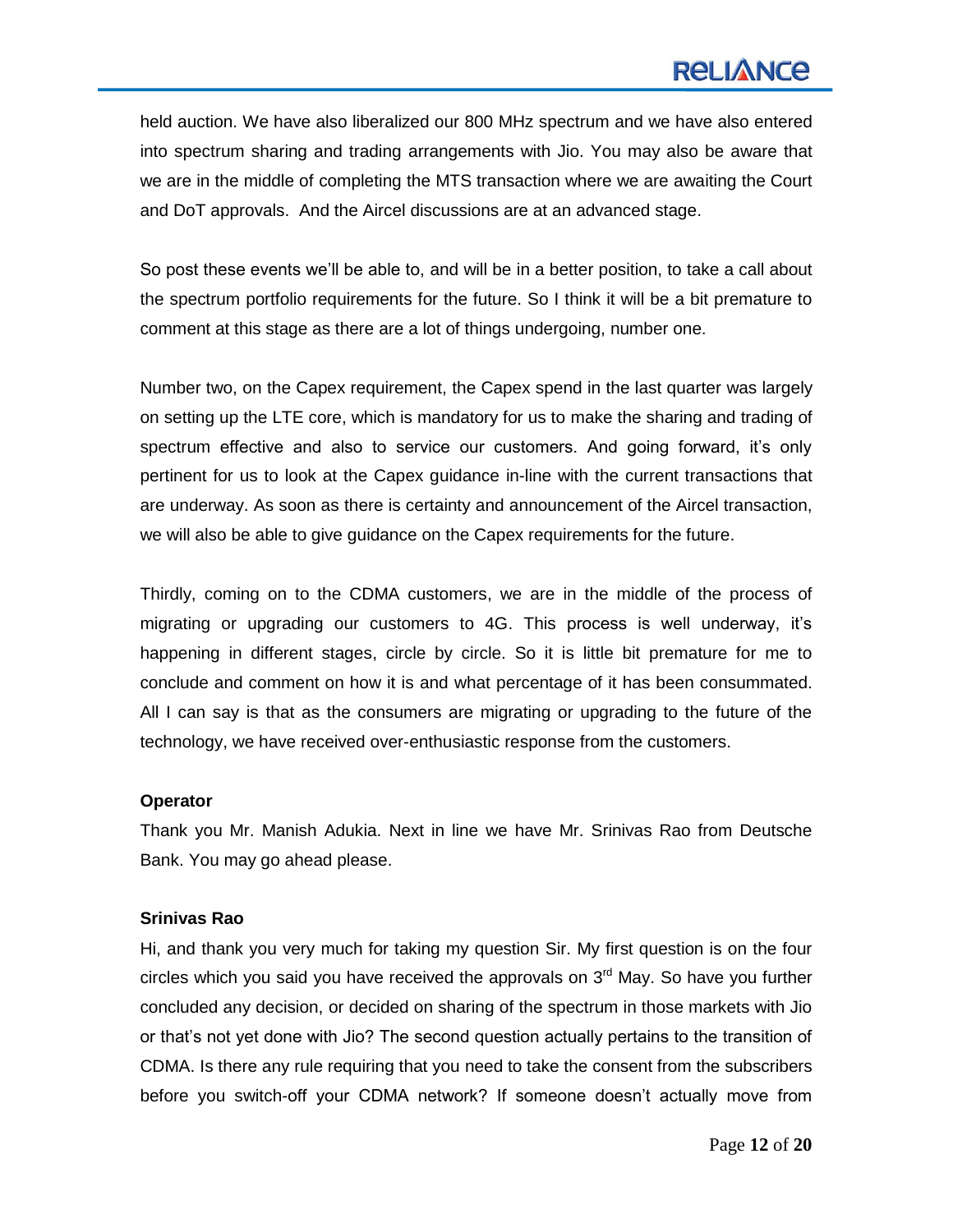CDMA what happens? And thirdly, you did mention about the norms for sharing, but it does require some investments in the LTE core. I just want to understand what are the rules actually around the sharing of both spectrum and infrastructure, and active infrastructure, if you can help me on that? Thank you.

#### **Punit Garg**

Hi, Srini. Question number one, where you are enquiring about the remaining four circles. Number one, the liberalization money has been paid and the amount is Rs. 1,243 crore. DoT is now in the process of issuing the liberalization order for these four circles. Second, as the liberalization is done, we have already submitted the application for trading and sharing in these four circles and as per the guidelines, it will take 45 days. We believe that within these 45 days trading and sharing would be approved and with this, we would complete the process for all our 22 circles.

Now let me tell you what is included in sharing and what we are doing about the core. As per the guidelines, up to E-Node B is shared between us and Jio. And after E-Node B at the aggregation point, the traffic of both the Jio and RCOM are split. We have setup our own LTE 4G core. So we both have our independent core network and that is where we have invested in.

On your last question, as per the current UASL license under which we are operating, it requires us to give 30 day notice to customers about closing down of the service or whether we are moving on to another service. We have given notice to all our customers for more than 30 days, in fact for nearly 60 days notifying all our customers in April first week itself that we would be moving on to 4G. Those who do not want to upgrade to 4G or stay with Reliance, there is number portability option available. However, MNP is more applicable for voice customers. For data customers those who use just the data connectivity anyway they can get a new Reliance GSM dongle and move on. Those who do not want to move, once we stop radiating from the CDMA equipments, they would get switched off. So they are being notified that move on to the 4G or do MNP as on a specific date when the network will be switched off. Some of that is getting switched off now on 31st May. And progressively, by June end or so most of it would be switched off and so they all are getting notified for that. So they have option to move on to 4G, or 3G or 2G. And that is what most of the customers are opting out as well.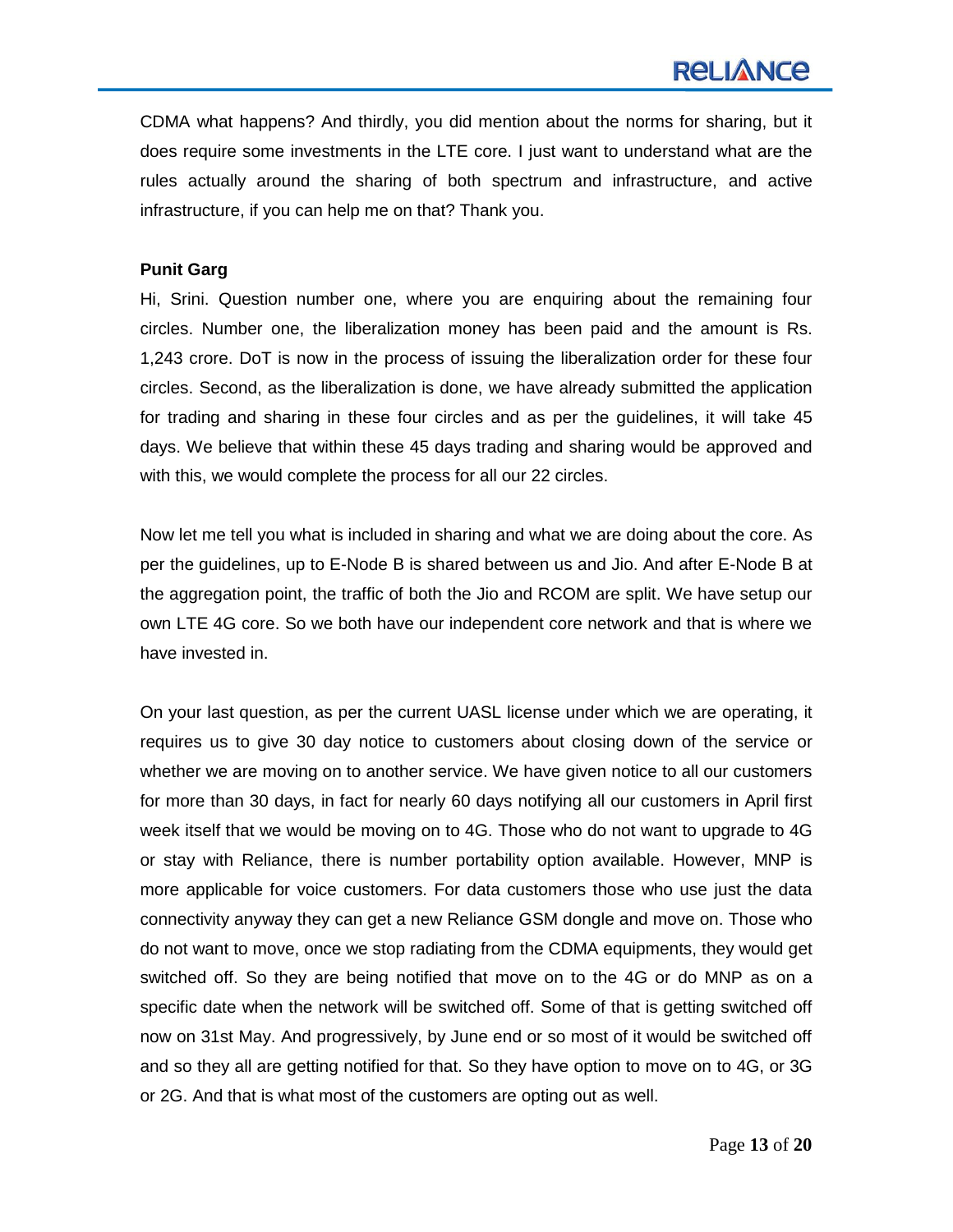# **Operator**

Thank you Mr. Srini. Next in line we have Mr. Gaurav Malhotra from Citigroup. You may go ahead please.

# **Gaurav Malhotra**

Hi, I just have one question. If I just see your data traffic, and compare the non-voice within the India business to it, the realization seems to have shown a meaningful jump from almost 12 paisa to 15 paisa quarter-over-quarter. So does this include some other items as well? Could you just highlight that please?

# **Gurdeep Singh**

Yes it does, it includes one-time fiber IRU sales.

## **Gaurav Malhotra**

And could you quantify that please?

## **Manikantan Iyer**

I"ll not be able to quantify it, but all I can say is that our data growth on our 3G and 2G platform is in-line with the industry growth. And the rest of it is coming because of one time fiber-optic sales.

#### **Operator**

Thank you Mr. Gaurav. Next in line we have Mr. Harsh Agarwal from Deutsche Bank. You may go ahead, please.

#### **Harsh Agarwal**

Hi, couple of questions from me. One was on your tower sale, can you give us any update on where it stands post the last delay in the date for completion. The second question I had was to understand your accounting of cash flows. Can you tell us why your working capital has increased so much in the March quarter and also why your payment for purchase of PPE has gone up as well? Thank you.

# **Gurdeep Singh**

Thanks, Harsh for your questions. On the tower sale, the way we look at things today is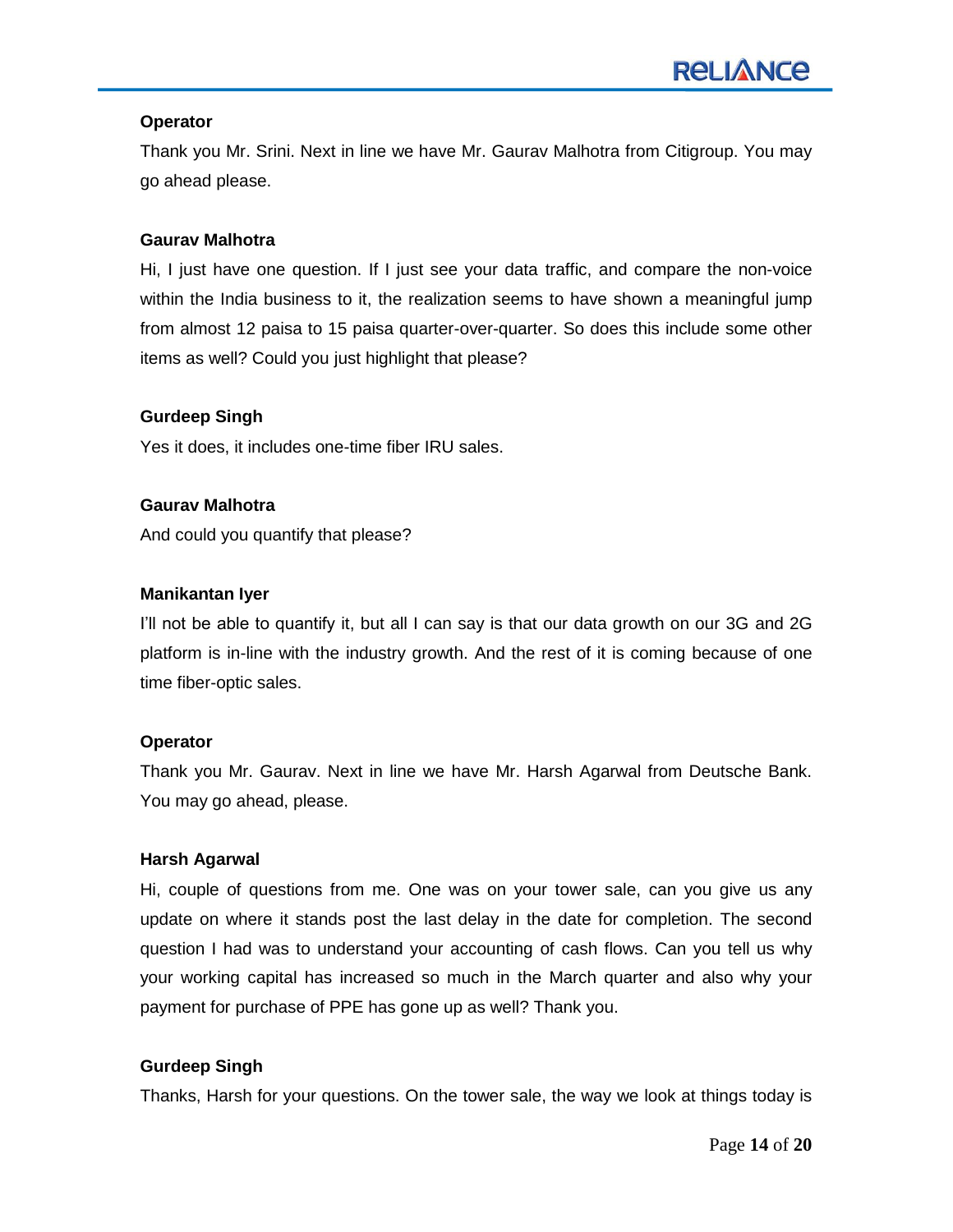that in the month of June, apart from any unseen uncertainties, we hope to make an announcement on the Aircel merger. These discussions are progressing well and are in the advanced stages. And it"s only pertinent that we will take up the tower transaction post this announcement. So it"s just a question of sequencing.

## **Manikantan Iyer**

On your question on working capital there are two things, one, the advance received from the customer for spectrum trading has been shown under the liabilities and other constituents of working capital have decreased compared to the last quarter, for example, trade receivables are down from ~Rs. 5,000 crore to ~Rs. 3,800 crore. The short-term loans and advances have come down from Rs. 8,600 crore to Rs. 6,000 crore whereas the long-term advances have gone up from Rs. 4,000 crore to Rs. 9,800 crore. And the deferred spectrum liability is also included in the working capital. The net impact of these has resulted in decrease of the working capital, and not in increase of the working capital.

Purchase of PPE includes two things, one, during the quarter we have paid for the spectrum liberalization, second is the movement of capital creditors and the capital advances that have been impacted.

#### **Operator**

Thank you, Sir. Next in line we have Amruta Pabalkar from Morgan Stanley. You may go ahead please.

# **Amruta Pabalkar**

Hi, thanks for the opportunity. I have a couple of questions. Firstly, on the IRU sale that you mentioned, is this IRU sale of fiber with Jio and do we expect anything to come here in the coming quarters? Secondly there is a significant jump in "others" business unit in India business. Does this include tower money from Reliance Jio? On the EBITDA front, we see significant increase in your access charges but voice and data revenues have not really significantly moved up. So, what"s the reason for high increase in cost in this line item which is impacting EBITDA?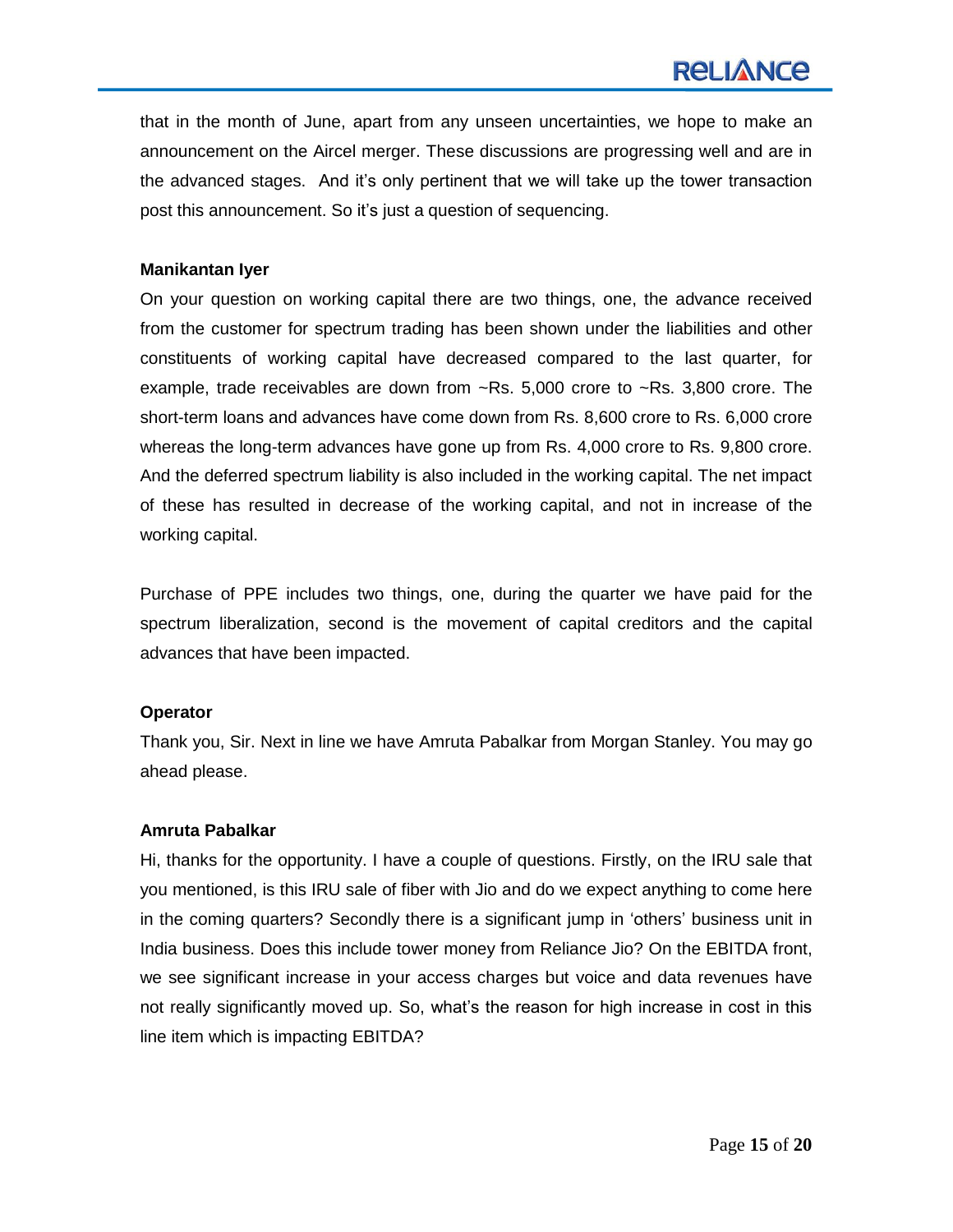## **Manikantan Iyer**

Indian operations' other income includes sale of flats in Seawoods for ~Rs. 220 crore. If you take out this amount then the other income will be in line with the earlier quarters. On IRU, it includes certain portion of amounts from Jio and we cannot make any further disclosures. The business will have continual IRU sales because of the business model of our Global business and Indian fiber business. As per our accounting policy the IRUs are recognized upon completion and delivery, and receipt of full amount of advance from the customer.

Regarding increase in the access charges, it is on account of ICR arrangements in the five circles. ICR access charges are more than the normal charges and hence the impact.

## **Amruta Pabalkar**

Can you just share some more light on the depreciation and tax credits?

## **Manikantan Iyer**

Depreciation includes one-time replacement of certain assets. Excluding that, the depreciation will be in line with the other quarters, and normally our depreciation is around Rs. 980 crore per quarter. Second on the tax credit, deferred tax assets and deferred tax liabilities is assessed for various subsidiaries of the Company once in a year at the time of preparation of accounting statements. So deferred tax assets and liabilities have been ascertained by the Company and the net impact of certain tax refunds in our global business has led to tax credit.

# **Amruta Pabalkar**

Understood. One last question, do you have Capex guidance for fiscal 2017?

# **Gurdeep Singh**

Only post the Aircel announcement it"s pertinent for us to make the Capex guidance because there are a lot of synergies and other things to be looked into on a going forward basis.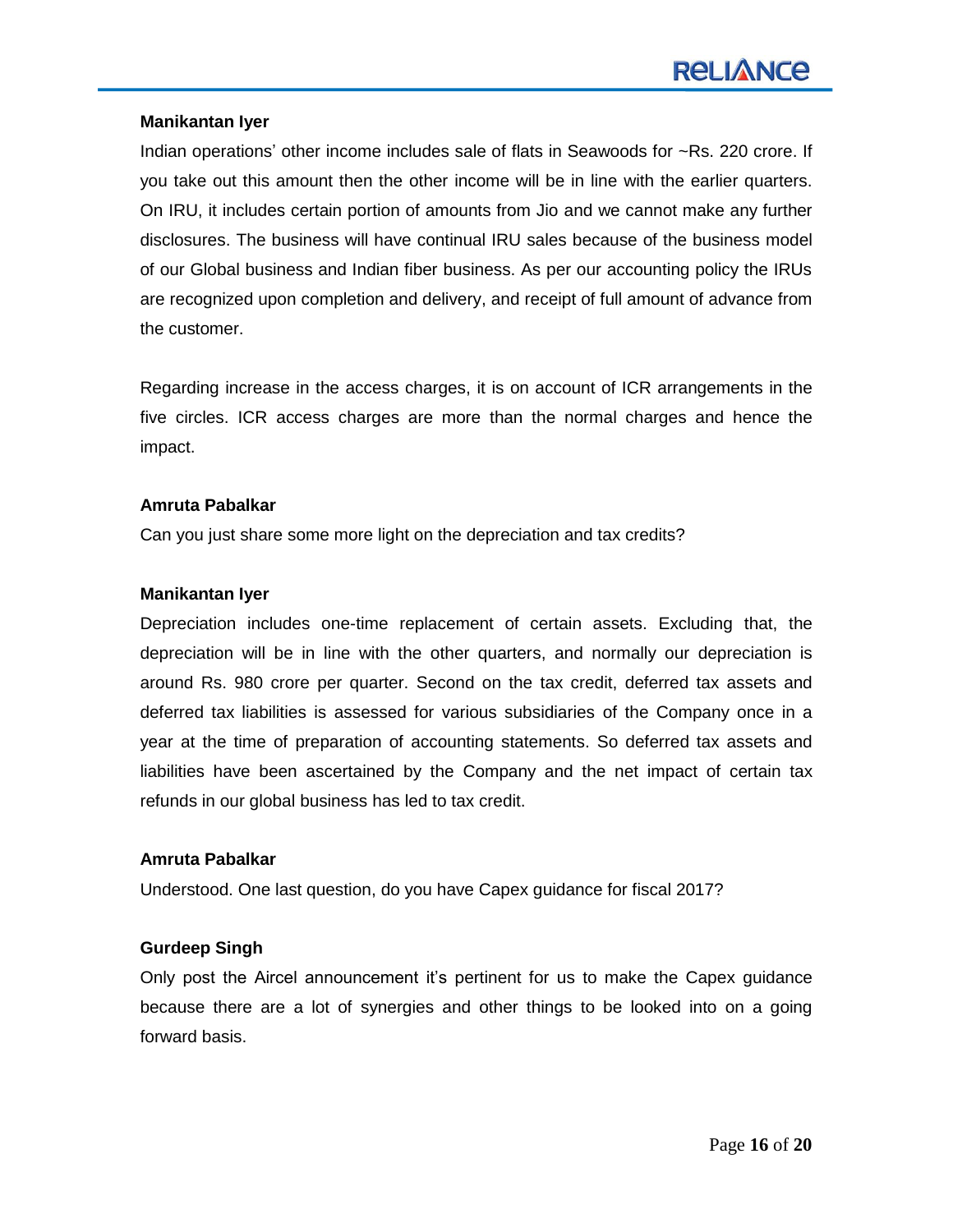## **Operator**

Thank you, ma"am. Next in line we have Pranav Kshatriya from Edelweiss. You may go ahead please.

# **Pranav Kshatriya**

Thanks for the opportunity. Most of my questions have been answered. I just have a few follow up questions. Firstly on CDMA migration date you said that by end of June most of the subscribers would be migrated from CDMA to 4G network. So I just wanted to confirm that. The second part of the same question is how exactly a customer would receive the services in that case, would only data be going on to the shared network with the Reliance Jio or even the voice calling would be routed through Reliance Jio"s network? And please provide some colour on how we should see the cost structure in that case?

Secondly, you alluded to fiber sale being the driver of the revenue and most of the growth was in-line with the industry for the mobile business. So can you give some colour on the cost side also how should we look at it? And my last question is on this migration to Ind-AS. So how should we see the impact of that and where all will we see the changes? Thank you.

# **Gurdeep Singh**

Well, the CDMA migration is happening in phases, circle by circle. So there is no one end date for India overall, but yes, in the next two months, we hope to conclude the entire exercise, free up the spectrum, and upgrade our customers to 4G. When they are upgraded to 4G they can potentially access the 4G data services, post all the regulatory approvals alluded to earlier. And the voice will be on our own network.

Our focus is by priority of the customer, looking at their data usage, ARPU, age on network, potential to use 4G services or to remain on 2G, 3G. So they"re all being migrated to the 4G technology. But we eventually leave it to the customer whether they want to use voice which is our own and the data that comes on our own network and 4G data as part of the network sharing arrangements. And this is being done by migration of the most profitable and value accretive customers on our network. As I alluded to a little while ago, the whole process is going on very smoothly and we are over enthused with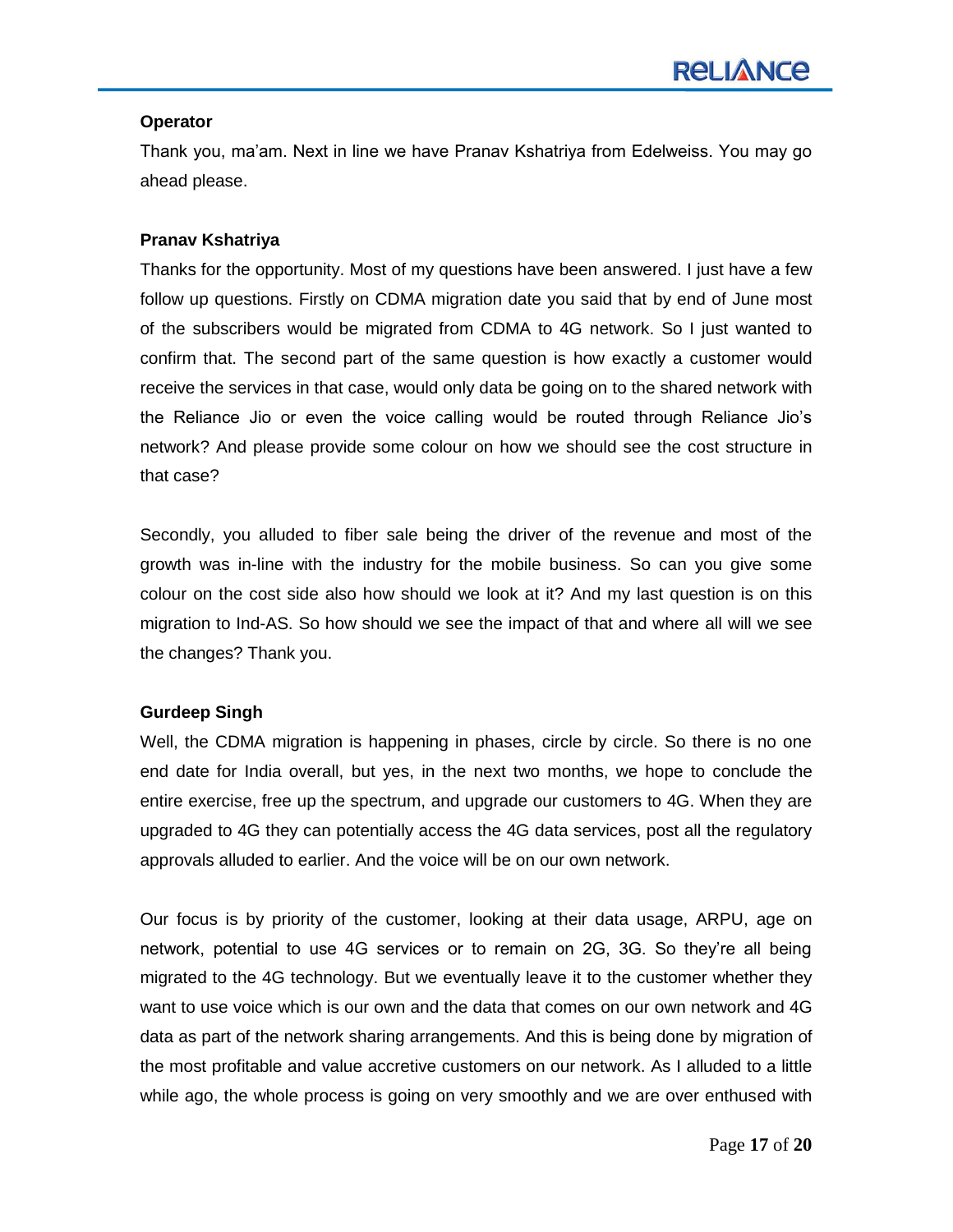the response that we have received from our customers.

Secondly, in terms of our relationship and how this mechanism of the pricing works between us and Jio, well, we"ll wait for the Jio"s commercial launch and our commercial launch. Currently our efforts are only limited to our captive CDMA users and their migration and upgrade thereof. The track is not even opened to our own GSM customers at this moment. Does that answer your questions?

## **Pranav Kshatriya**

Yes. If I can just follow-up, if you are expecting this migration to be completed in next two months, should we expect the commercial launch of 4G from Reliance Communications after that?

## **Gurdeep Singh**

I will not be able to comment on our commercial launch as this will depend on Jio"s launch date.

# **Bill Barney**

The fiber sales are going to be a common thread through our business for the next couple of years. And we continue to sell at both onshore in India and offshore and we"ll continue to do that as regular products. It will be lumpy though and it depends on the time of the year, on the routes. But generally we can say that the numbers would be pretty consistent over the next couple of years. But it will be quarter-to-quarter where you"ll see some variations in our fiber sales and that should be expected not only in the Indian enterprise, domestic business, but also in the GCX business as well.

#### **Manikantan Iyer**

We are evaluating the options on first time adoption of Ind-AS. Ind-AS is compulsory effective April 1, 2016. So only after the first quarter results we will be in a better position to state that.

# **Operator**

Thank you. Next in line we have Mr. Justin from Barclays. You may go ahead.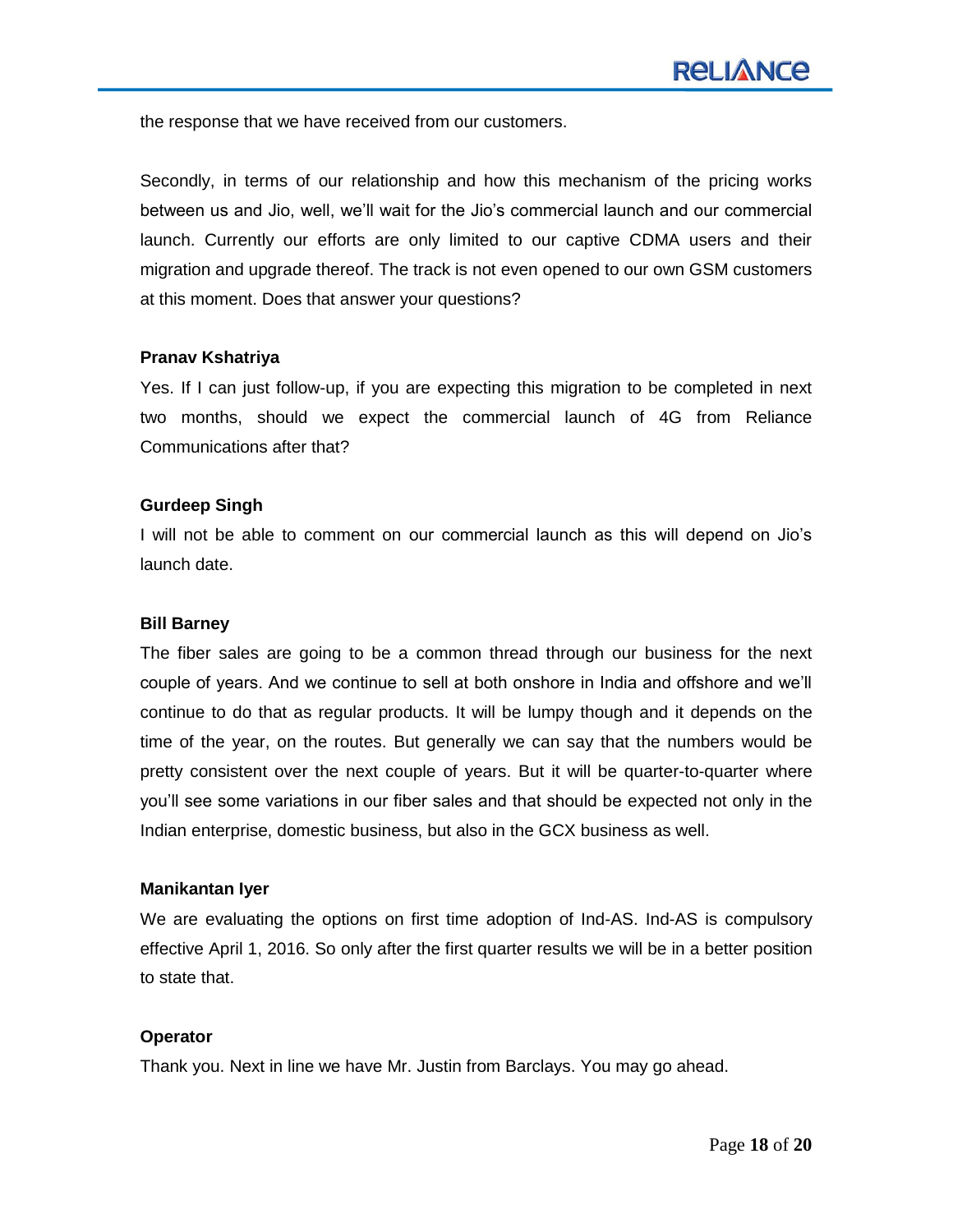#### **Justin**

Sure. Thanks for the call. I was trying to understand your liquidity position, looking at your balance sheet. At the end of March 2016 you have about Rs. 23 billion in cash and equivalent. And I understand that there are some debt payments due in June. And you just mentioned that tower sales will be completed after June. So in the interim, what are your thoughts about refinancing some of the short-term debt, pending the completion of tower sales? Would these be some new facilities?

# **Anil Ladha**

Justin, thanks for your question. We have been refinancing our facilities with the existing and new lenders, and this has been successfully getting done since the last couple of quarters. In this quarter also there are some facilities which are coming up for redemption. We are actually refinancing them at more optimal terms than what they were at. And for any upcoming maturities during this financial year also, there will be a mix of refinancing and repayments depending on the cash flows from the deleveraging initiatives.

# **Justin**

Sure, I see. And any covenant waivers or things like that.

# **Anil Ladha**

On covenants, when we did the bond issue last year, at that time also we had made relevant disclosure about the covenant status. And going forward after that, during last one year as well, we have received requisite covenant waivers quite comfortably from our lenders. We also have an ongoing as well as in the medium-term, comfort from our lenders that as far as the covenant waivers are required on account of intermittent covenant issues due to any quarterly aspects, then given the fact that they continue to have confidence in our business model and the business performance, the waivers would be provided, in case needed.

# **Operator**

Thank you, Mr. Justin.